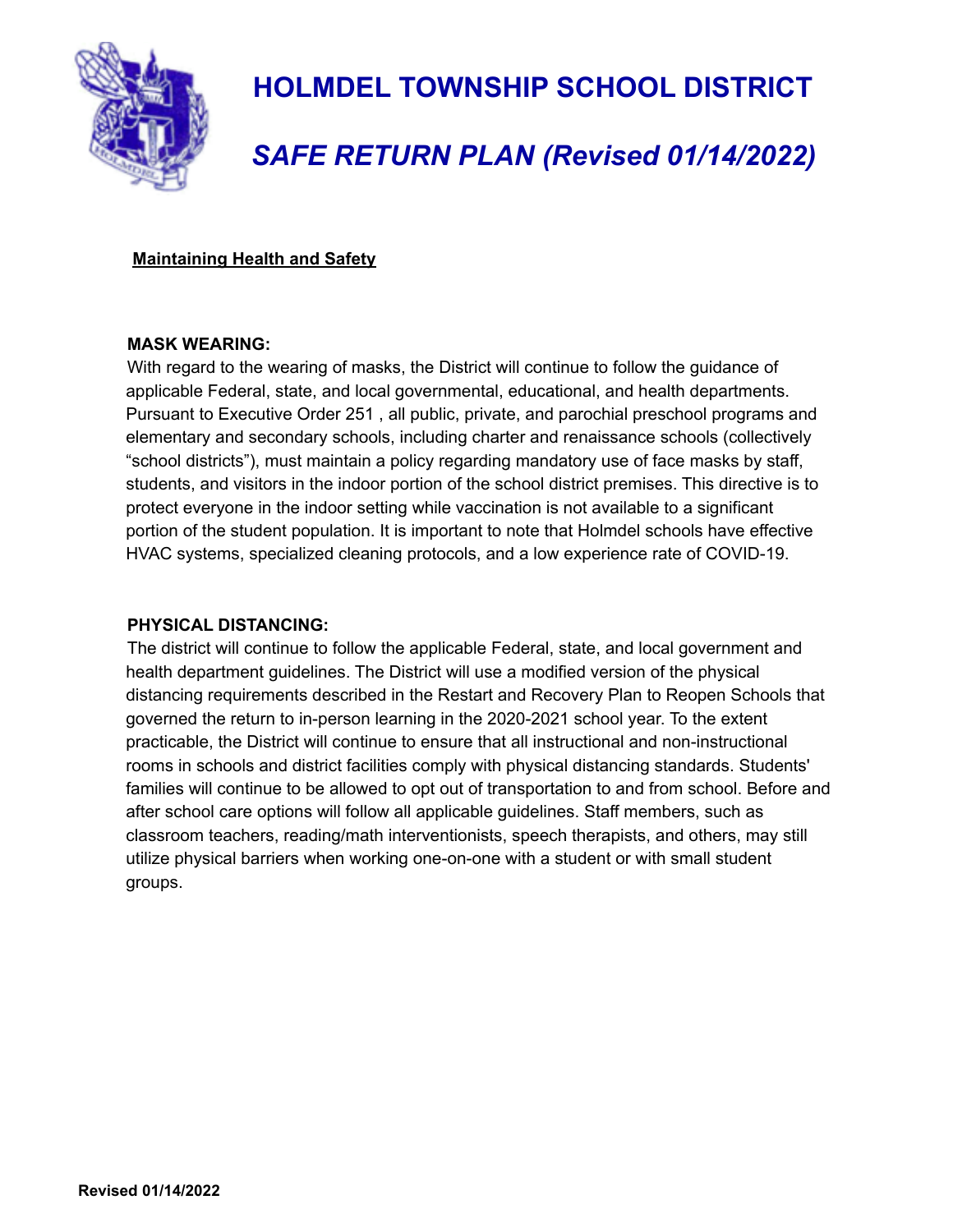## **HANDWASHING:**

The district will continue to follow the applicable Federal, state, and local government and health department guidelines. The district will continue the use of the handwashing and respiratory etiquette requirements as described in the Restart and Recovery Plan to Reopen Schools which governed the return to in-person learning in the 2020-2021 school year. This part of the Safe Return Plan will cover handwashing procedures and how the district will respond to situations where students might gather. Where and when appropriate, the District will prepare and maintain hand sanitizing stations with alcohol-based hand sanitizers (at least 60% alcohol) or other approved sanitizers. These stations will be located: in each classroom (for staff and older children who can safely use hand sanitizer); at entrances and exits of buildings; near lunchrooms and toilets. Children ages five and younger will be supervised when using hand sanitizer.

# **CLEANING AND MAINTAINING HEALTHY FACILITIES, INCLUDING IMPROVING VENTILATION:**

The district will continue to follow the applicable Federal, state, and local government and health department guidelines. The District will continue the use of the requirements regarding maintenance of healthy facilities as described in the Restart and Recovery Plan to Reopen Schools that governed the return to in-person learning in the 2020-2021 school year, as well as some additional procedures with regard to ventilation in the 2021-2022 school year. The district is prepared with supplies for the 2021-2022 school year including industrial sanitizing wipes, soap, and hand sanitizer. The district will continue the use of its established cleaning/disinfecting schedules, targeted areas to be cleaned, and methods and materials to be used, which are contained in a procedure manual posted on the District website. Schools will sanitize bathrooms daily, or between use as much as possible, using protocols outlined by the Environmental Protection Agency (EPA).

# **CONTACT TRACING IN COMBINATION WITH ISOLATION AND QUARANTINE, IN COLLABORATION WITH STATE, LOCAL, TERRITORIAL, OR TRIBAL HEALTH DEPARTMENTS:**

In collaboration with the State, local, territorial, or Tribal health departments - the district will continue to follow the applicable Federal, state, and local government and health department guidance with regard to contact tracing in combination with isolation and quarantine. The district will continue the use of the majority of the contact tracing/isolation and quarantine procedures as described in the Holmdel Township School District Restart and Recovery Plan to Reopen Schools which governed the return to in-person learning in the 2020-2021 school year. Students or staff members who develop symptoms, including a fever of over 100 degrees, during the day will be brought to an isolation room for confirmation of an elevated temperature and a further assessment. Health checks will be conducted safely and respectfully, and in accordance with any applicable privacy laws and regulations and results will be documented when signs/symptoms of COVID-19 are observed.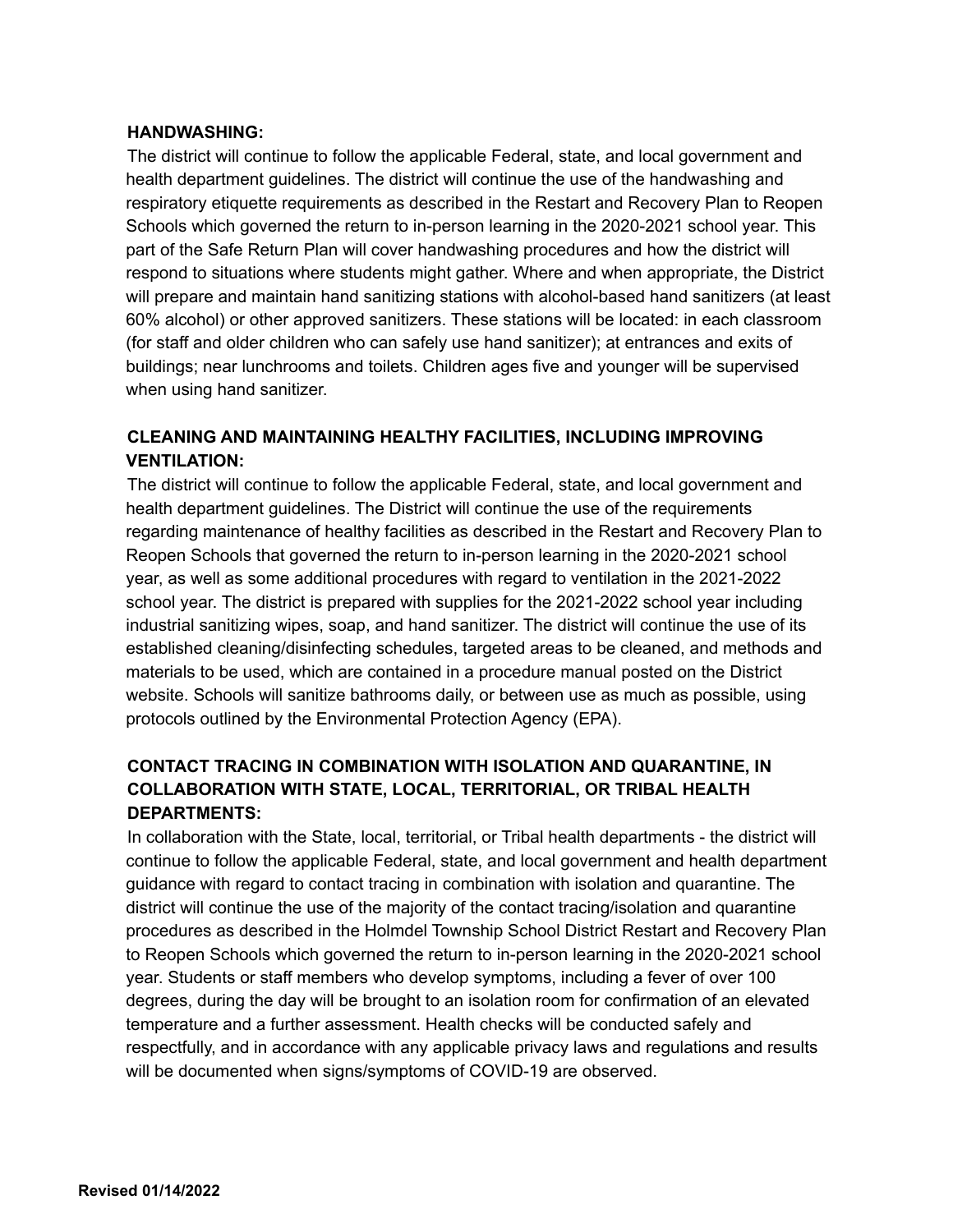## **DIAGNOSTIC AND SCREENING TESTING:**

Holmdel Township School District will continue to follow the applicable Federal, state, and local government and health department guidance with regard to diagnostic and screening testing. The district will utilize some of the same procedures with regard to diagnostic testing of staff and students as were used in the 2020-2021 school year.

## **EFFORTS TO PROVIDE VACCINATIONS TO EDUCATORS, OTHER STAFF, AND STUDENTS, IF ELIGIBLE:**

The district has and will continue to provide information to staff and the school community about local vaccination opportunities. If sufficient interest from staff warrants, the district will work with the Monmouth County Department of Health to provide a site for a vaccination clinic for staff members in the upcoming school year. The district has and will continue to work with the Monmouth County Department of Health to advertise, provide support, and a location for a vaccination clinic for eligible students. The district has also established partnerships with local medical providers who have worked with the district to provide opportunities for staff to receive vaccinations. The district will look to continue these partnerships in order to provide as many vaccination opportunities as possible to staff and students during the 2021-2022 school year.

## **APPROPRIATE ACCOMMODATIONS FOR CHILDREN WITH DISABILITIES WITH RESPECT TO HEALTH AND SAFETY POLICIES:**

Holmdel Township School District will continue to follow the applicable Federal, state, and local government and health department guidance with regard to appropriate accommodations for children with disabilities with respect to health and safety policies. The District will continue the use of the appropriate accommodations for children with disabilities as described in the Holmdel Township School District Restart and Recovery Plan to Reopen Schools which governed the return to in-person learning in the 2020-2021 school year. These include an exception to the face-covering requirement for a student with a documented medical condition or disability, as reflected in an IEP, which precludes the use of face covering. The acknowledgement that enforcing the use of face coverings may be impractical for young children or individuals with disabilities and as such these cases will continue to be considered on a case by case basis and any accommodations made according to that student's need and in accordance with all applicable laws and regulations.